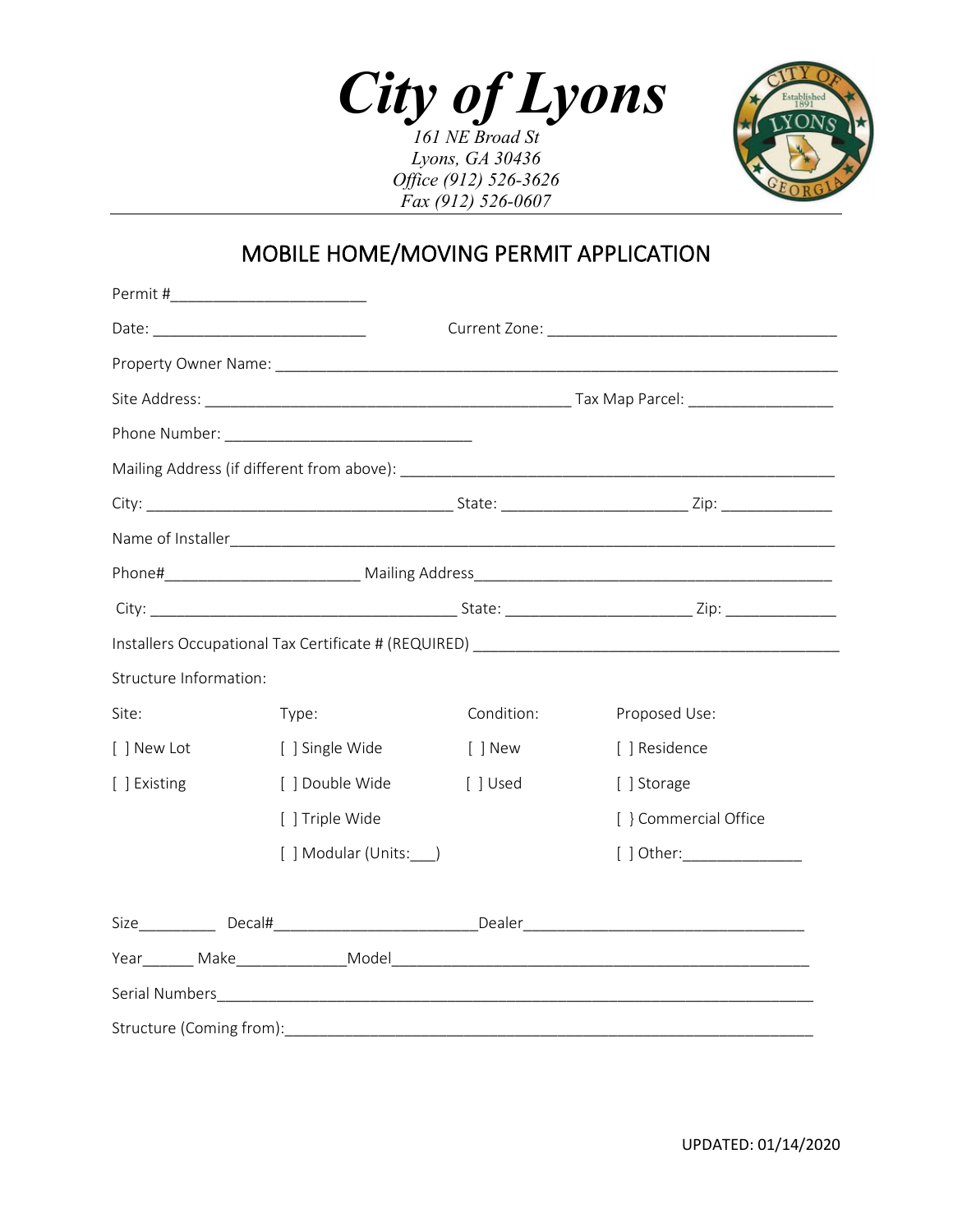#### Fee Schedule

### Condition Bond/ Deposit \$500

Refundable if conditions are met before 90 days from date of inspection unless all conditions and standards are met prior to the end of the 90 days or an extension has been issued in writing by the Code Enforcement Officer. Entire bond will be **forfeited** by applicant after 90 days if conditions are not met.

#### Permit Fee \$200 **(Nonrefundable)**

Failure to remove a new manufactured home and pre-owned manufactured home from the jurisdiction upon failure to receive a certificate of occupancy or maintain a certificate of occupancy or obtain a moving permit for a previously permitted new or pre-owned manufactured home shall be punishable by a fine of \$ 50.00. Each day any violation under this ordinance continues shall be considered a separate offense.

Term – Building permit is active for six (6) Months from date of issuance: Provided that the work is not completed within the initial permit term.

Signature of applicant verifies the above information is true and correct. I understand the conditions under which my permit is being approved and accepted that no changes or refunds can be made once issued. I am authorized to sign for the property owner and understand that any

**A copy of the Recorded Deed and/or Recorded plat, Photographs of the interior and exterior providing evidence that home meets the minimum health and safety standard of section 8-89 of the City of Lyons Code, Owner condition Affidavit must be attached to this application**

misrepresentation of information on this application may result in the revocation of the permit and/or possible enforce action being initiated against the property owner or his/her representative.

\_\_\_\_\_\_\_\_\_\_\_\_\_\_\_\_\_\_\_\_\_\_\_\_\_\_\_\_\_\_\_\_\_ \_\_\_\_\_\_\_\_\_\_\_\_\_\_\_\_\_\_\_\_\_\_\_\_\_\_\_\_\_\_\_\_\_\_\_\_\_\_

| Applicant Name                                                                          | Signature             |  |  |  |
|-----------------------------------------------------------------------------------------|-----------------------|--|--|--|
| For Official Use Only                                                                   |                       |  |  |  |
| Check List - Please Initial                                                             |                       |  |  |  |
| Recorded Deed and/or Recorded Plat                                                      | Permit Fees Paid      |  |  |  |
| Zoning - Certificate of use application approved                                        | Taxes must be current |  |  |  |
| Photographs of the interior and exterior providing evidence that home meets the minimum |                       |  |  |  |
| health and safety standard of section 18-89 of the City of Lyons Code                   |                       |  |  |  |
| Owner Condition Affidavit.                                                              |                       |  |  |  |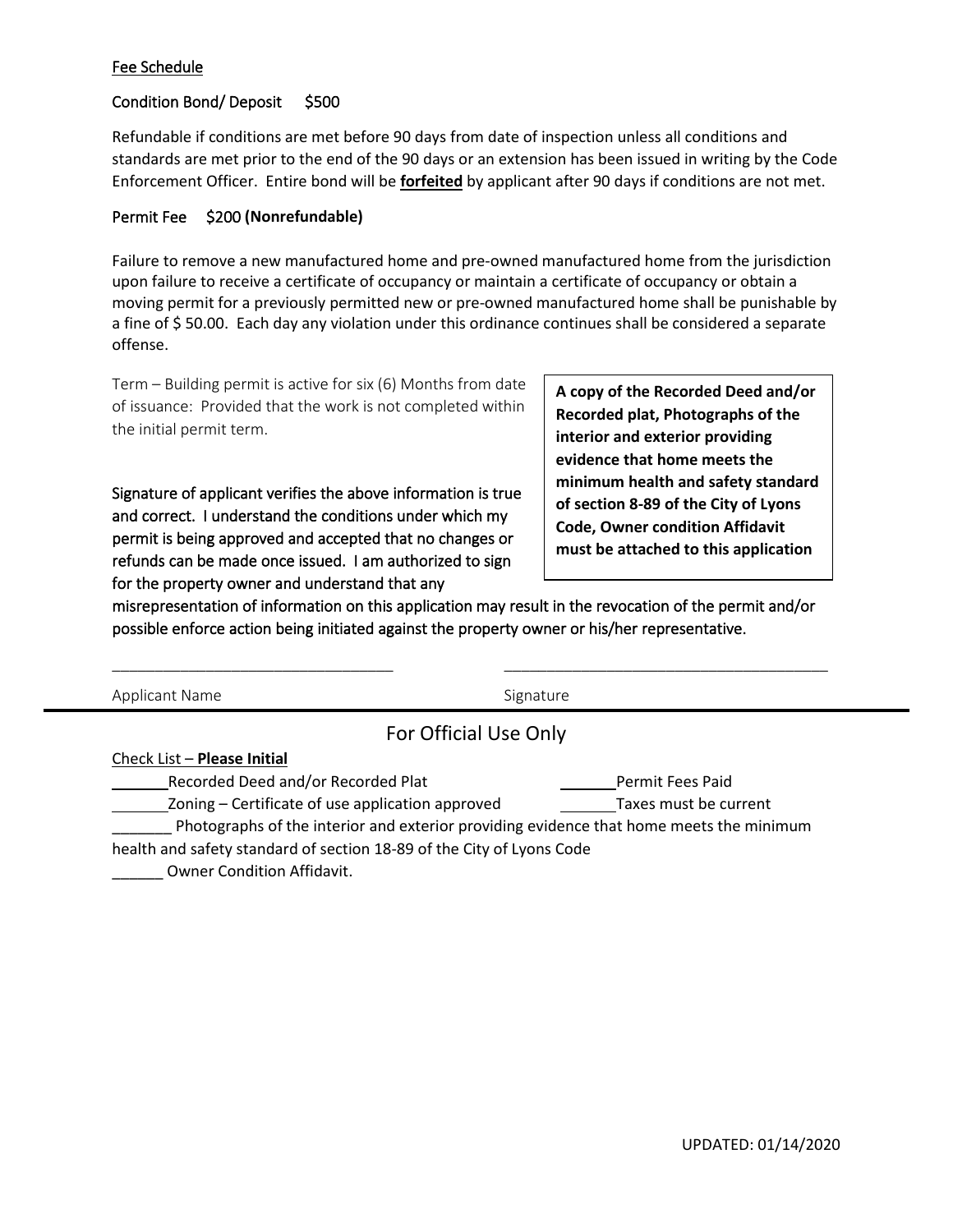Approved by \_\_\_\_\_\_\_\_\_\_\_\_\_\_\_\_\_\_\_\_\_\_\_\_\_\_\_\_\_\_\_\_\_\_\_\_\_\_\_\_\_\_ Date \_\_\_\_\_\_\_\_\_\_\_\_\_\_\_\_\_\_\_\_\_

| Inspection                   | Inspected By | Initial inspection Date | Final (approved) inspection |
|------------------------------|--------------|-------------------------|-----------------------------|
| <b>Interior Condition</b>    |              |                         |                             |
| <b>Exterior Condition</b>    |              |                         |                             |
| <b>Sanitary Facilities</b>   |              |                         |                             |
| <b>Heating System</b>        |              |                         |                             |
| <b>Electrical System</b>     |              |                         |                             |
| <b>Hot Water Heater</b>      |              |                         |                             |
| <b>Egress Windows (fire</b>  |              |                         |                             |
| Dept.)                       |              |                         |                             |
| Ventilation                  |              |                         |                             |
| <b>Smoke Detectors (Fire</b> |              |                         |                             |
| Dept.)                       |              |                         |                             |
| <b>Steps and Landings</b>    |              |                         |                             |
| <b>Skirting</b>              |              |                         |                             |

Zoning Verified by \_\_\_\_\_\_\_\_\_\_\_\_\_\_\_\_\_\_\_\_\_\_\_\_\_\_\_\_\_\_\_\_\_\_\_\_\_\_\_\_\_\_\_\_\_\_\_\_\_\_\_\_\_\_\_\_\_\_\_\_\_\_\_\_\_\_\_\_\_\_

Date\_\_\_\_\_\_\_\_\_\_\_\_\_\_\_\_\_\_\_\_\_\_\_\_\_\_\_\_\_\_\_\_\_\_\_\_\_\_\_\_\_\_\_\_\_\_\_

 $\overline{\phantom{a}}$ 

\*Follow up inspections shall be charged \$50.00 for each inspection necessary

| Certificate of Occupancy Approved by_ |  |  |  |  |
|---------------------------------------|--|--|--|--|
|                                       |  |  |  |  |
|                                       |  |  |  |  |
|                                       |  |  |  |  |
|                                       |  |  |  |  |

 $\overline{\phantom{a}}$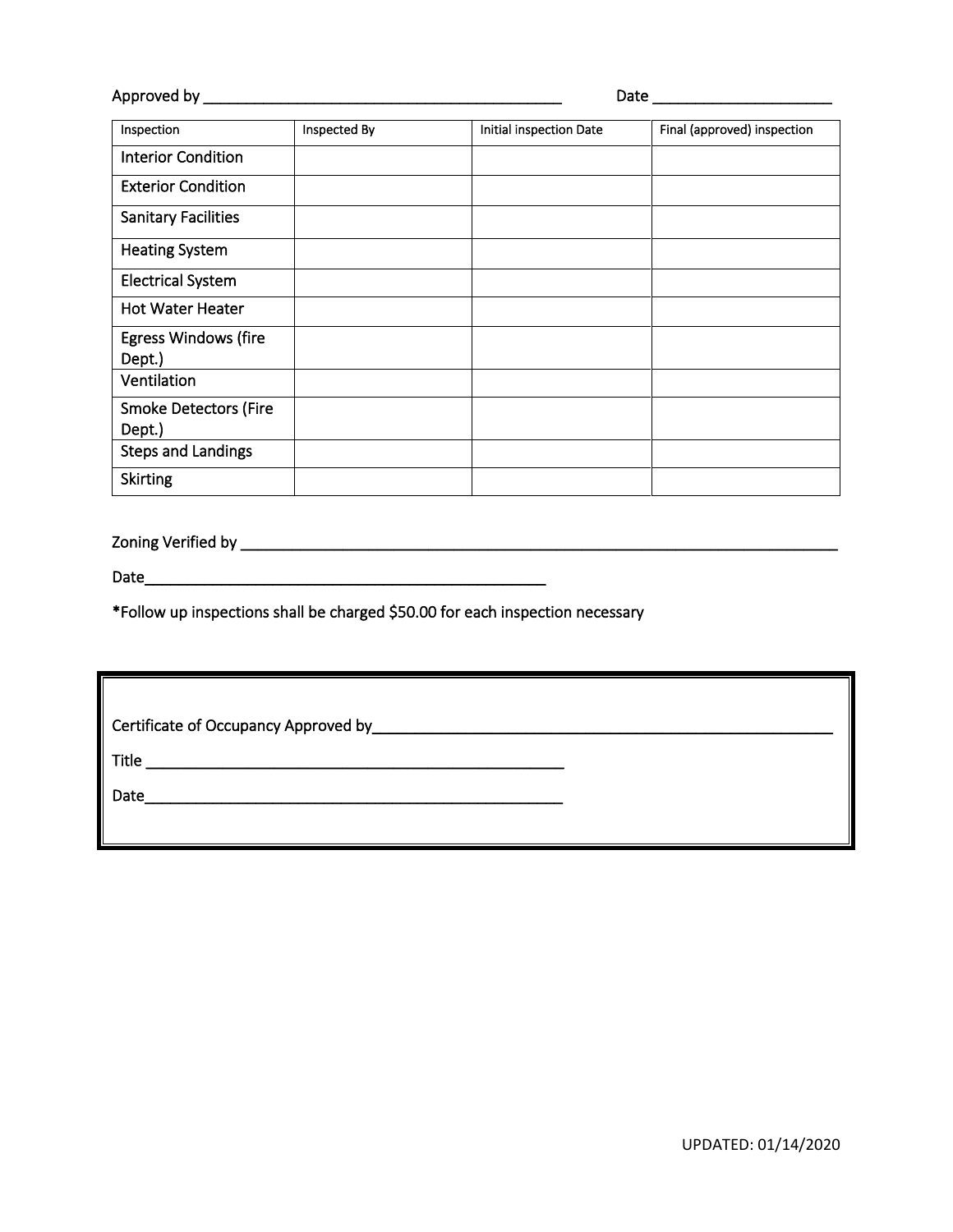### MANUFACTURED HOME AFFIDAVIT

| NAME: $PHONE #$                                                                                                                                                      |             |  |
|----------------------------------------------------------------------------------------------------------------------------------------------------------------------|-------------|--|
| I am competent in all respects to testify<br>regarding the matter set forth herein. I have personal knowledge of the facts stated herein and<br>Home described below |             |  |
|                                                                                                                                                                      |             |  |
|                                                                                                                                                                      |             |  |
| The above described home meets the minimum health and safety standards outlined in Sec 14-89<br>of the City of Lyons Code of Ordinances.                             |             |  |
| <b>SIGNATURE</b>                                                                                                                                                     | <b>DATE</b> |  |
| <b>SWORN TO AND SUBSCRIBED BEFORE ME</b>                                                                                                                             |             |  |
| NOTARY PUBLIC, STATE OF GEORGIA                                                                                                                                      |             |  |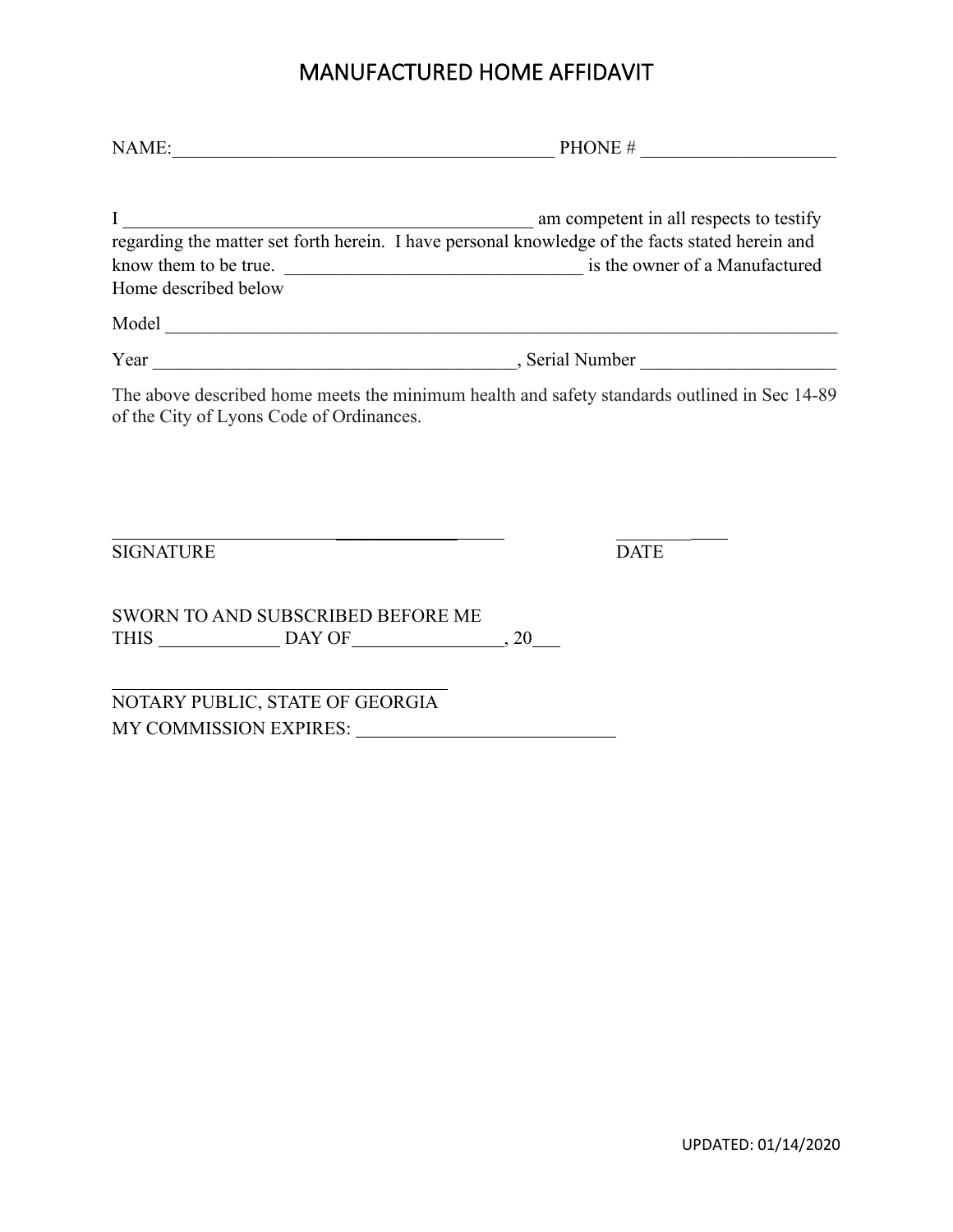#### Sec. 14-89. - Minimum health and safety standards.

All new manufactured homes and pre-owned manufactured homes shall comply with the following before being issued a certificate of occupancy by the building inspector:

(1)*HUD Code:* Every new manufactured home and pre-owned manufactured home located in the jurisdiction shall be in compliance with the Federal Manufactured Housing Construction and Safety Standards Act, 42 U.S.C. 5401-5445 (the HUD Code) and shall not have been altered in such a way that the home no longer meets the HUD Code.

(2)*Interior condition.* Every floor, interior wall, and ceiling of a new manufactured home pre-owned manufactured home shall be in sound condition. Doors and windows shall be operable, watertight and in good working condition. The floor system shall be in sound condition and free of warping, holes, water damage, or deterioration.

(3)*Exterior condition.* The exterior of all new manufactured homes and pre-owned manufactured homes shall be free of loose or rotting boards or timbers and any other conditions that might admit rain or moisture to the interior portions of the walls or to occupied spaces. The exterior siding shall be free of rot and rust. Roofs shall be structurally sound and have no obvious defects that might admit rain or cause moisture to collect on the interior portion of the home.

(4)*Sanitary facilities.* Every plumbing fixture, water, and waste pipe of a new manufactured home and pre-owned manufactured home shall be in a sanitary working condition when properly connected, and shall be free from leaks and obstructions. Each home shall contain a kitchen sink. Each bathroom shall contain a lavatory and water closet. At least one bathroom shall contain a tub and/or shower facilities. Each of these fixtures shall be checked upon being connected to ensure they are in good working condition.

(5)*Heating systems.* Heating shall be safe and in working condition. Un-vented heaters shall be prohibited.

(6)*Electrical systems (switches, receptacles, fixtures, etc.)* shall be properly installed and wired and shall be in working condition. Distribution panels shall be in compliance with the approved listing, complete with required breakers, with all unused openings covered with solid covers approved and listed for that purpose. The home shall be subject to an electrical continuity test to assure that all metallic parts are properly bonded. Each new manufactured home and pre-owned manufactured home shall contain a water heater in safe and working order. This section shall be certified to the building inspector by a licensed and bonded electrician or by a qualified and licensed installer as certified by the State of Georgia. All cost for this certification is the responsibility of the owner of the home being installed. The county assumes no liability for this certification.

(7)*Hot water supply.* Each home shall contain a water heater in safe and working condition.

(8)*Egress windows.* Each bedroom of a manufactured home shall have at least one operable window of sufficient size to allow egress if necessary.

(9)*Ventilation.* The kitchen in the home shall have at least one operating window or other ventilation device.

(10)*Smoke detectors.* Each new manufactured home and pre-owned manufactured home shall contain one operable batterypowered smoke detector in each bedroom and in the kitchen, which must be installed in accordance with the manufacturer's recommendations.

(11)*Steps and landings.* Steps and landings are required for all new manufactured homes and pre-owned manufactured homes at all exterior exits/entrances. A minimum landing size of four feet × six feet of pressure treated lumber or elevated concrete is required. Landings should be established to insure stability. Landings should be installed at the same elevation, but shall be no more than six inches below the elevation of the entrance/exit. Loose and/or stacked steps are strictly prohibited. If the landing is over 30 inches from the ground study handrails and guardrails are required.

(12)*Skirting.* Installation of skirting shall be required. Installation shall be in accordance with the manufacturer's installation instructions. Acceptable materials include masonry, stone, fiberglass, simulated brick or stone, vinyl, or other materials for the purpose of skirting.

(13)*Towing devices.* All towing devices, wheels, axles, and bolt-on hitches must be removed (unless located in an approved and permitted mobile home park).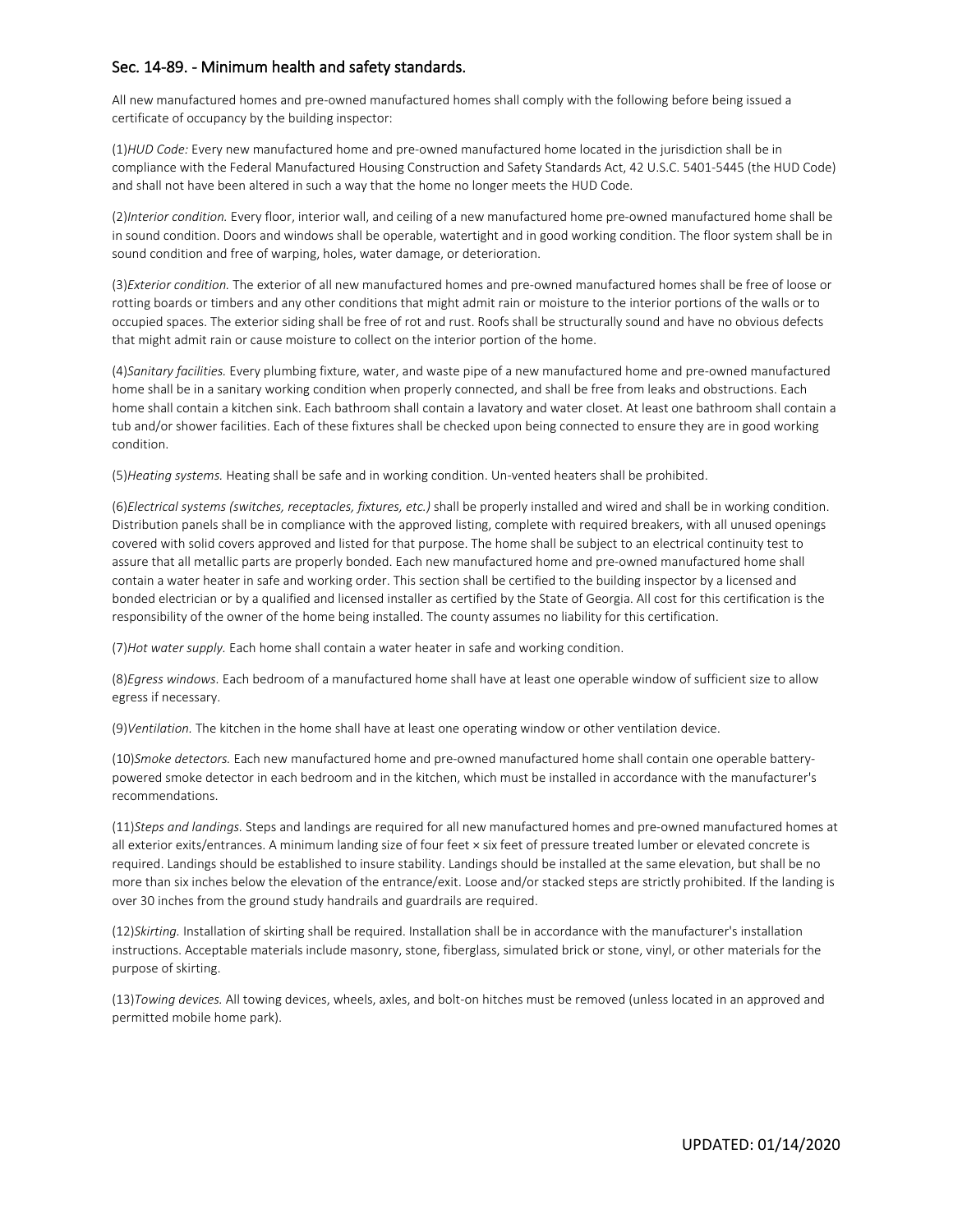# MOBILE HOME SITE PLAN AND STAKING INSTRUCTIONS

PRIOR TO APPROVAL OF A MOBILE HOME MOVING PERMIT, APPLICANT MUST USE THE WHITE FLAGS PROVIDED WITH APPLICATION TO STAKE ALL PROPERTY CORNERS AND CORNER OF PROPOSED LOATION OF MOBILE HOME. IN ADDITION APPLI-CANT MUST PROVIDE WITH THE APPLICATION ,A SITE PLAN.

### MOBILE HOME LOCATION STAKING EXAMPLE.



THE CITY OF LYONS MAKES NO WARRANTIES, EXPRESSED OR IMPLED, INCLUDING IMPLIED WARRANTIES OF MERCHANTA-BILITY AND FITNESS FOR PURPOSE, CONCERN THE ACCURACY, COMPLETENESS, RELIABITY, OR ACCURACY OF THIS DATA. FURTHERMORE, THE CITY OF LYONS ASSUMED NO LIABILITY WHATSOEVER ASSOCIATED WITH THE USE OR MISUSE OF SUCH DATA. ANY INTERPRETATION OF CONCLUSIONS FROM THE DATA ARE THE RESPONSIBILITY OF THE USER.